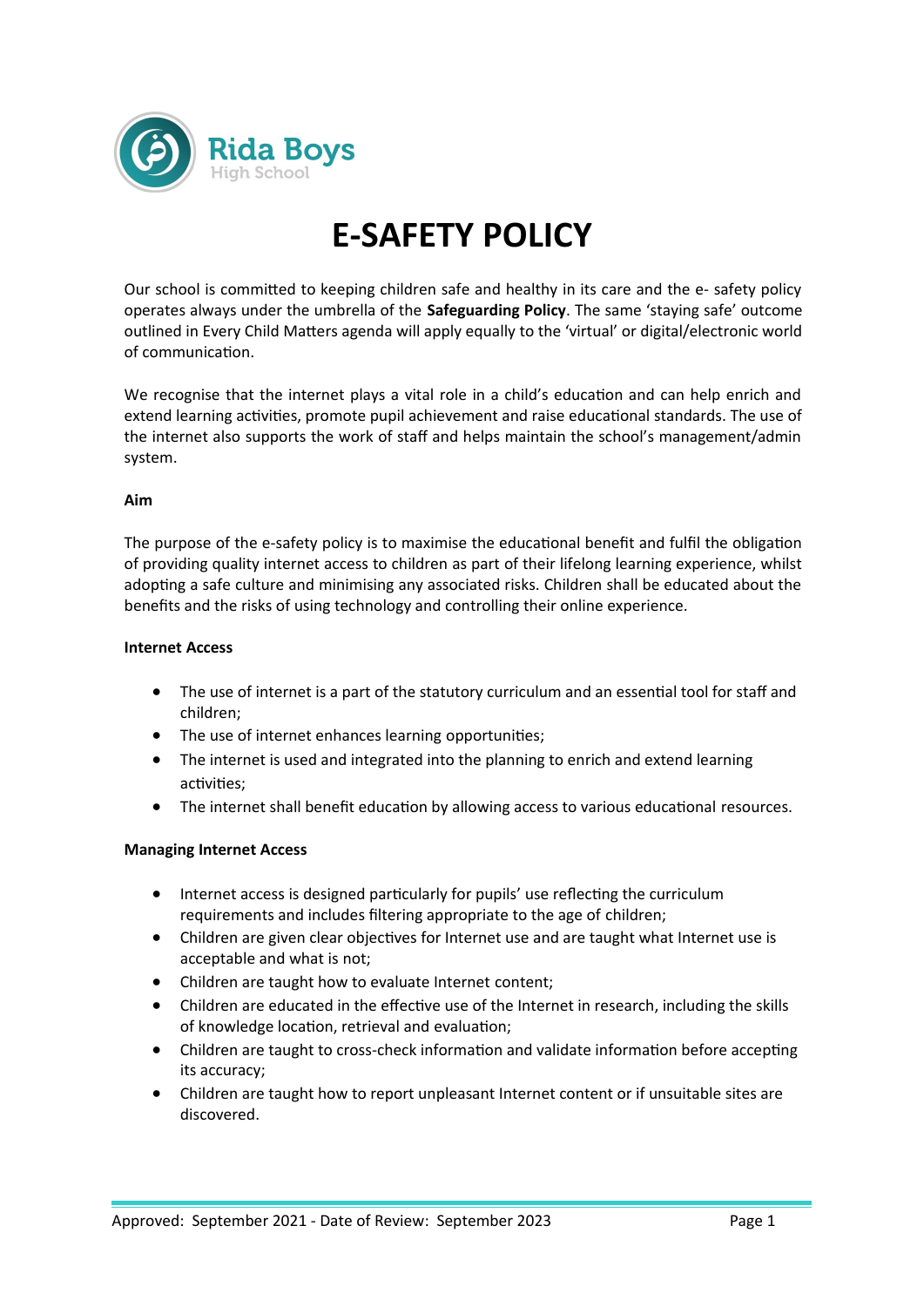## **Internet access security**

- The security and capacity of the school information systems is reviewed regularly;
- Virus protection is installed and updated regularly.

## **Managing E-mail**

- Pupils and staff shall only use approved e-mail accounts on the school system;
- Personal e-mail or messaging between staff and pupils shall not take place;
- Staff shall use the school e-mail address if they need to communicate with pupils about their school work;
- Personal details of themselves or others shall not be revealed in e-mail communication, or arrangement to meet anyone without specific permission;
- On occasions an e-mail shall be authorised before sending to an external organisation just as a letter written on school headed note-paper would be;
- The forwarding of chain letters is not permitted.

### **Managing web site content**

- The point of contact on the school web site shall be the school address, e-mail and telephone number;
- Staff or children's personal information is not published;
- The Governing Body have overall editorial responsibility and ensure that content is accurate and appropriate;
- The school's ethos is reflected in our website, ensuring that information is accurate, well presented and personal security is not compromised;
- Care is taken to ensure that all information is considered from a security viewpoint including the use of photographic material;
- Photographs of pupils are not used without the written consent of the pupil's parents/carers;
- Use of site photographs is carefully selected so that any pupils cannot be identified, or their image misused;
- The names of pupils are not used on the website, particularly in association with any photographs;
- The copyright of all material on the website will be held by the school.

### **Social networking and chat rooms**

- The school blocks/filters access to social networking sites *(including My Space, Facebook, and Twitter);*
- Newsgroups are blocked unless a specific use is approved by the Headteacher;
- Pupils are advised never to give out personal details of any kind which may identify them or their location. I.e. Real name, address, mobile or landline phone numbers, school, e-mail address, names of friends, specific interests and clubs etc.
- Pupils and parents are advised that the use of social network spaces outside school brings a range of dangers for pupils;
- Pupils are taught the importance of personal safety when using social networking sites and chat rooms;
- Pupils are not allowed to access public or unregulated chat rooms;
- Staff shall not exchange social networking addresses or use social networking sites to communicate with pupils;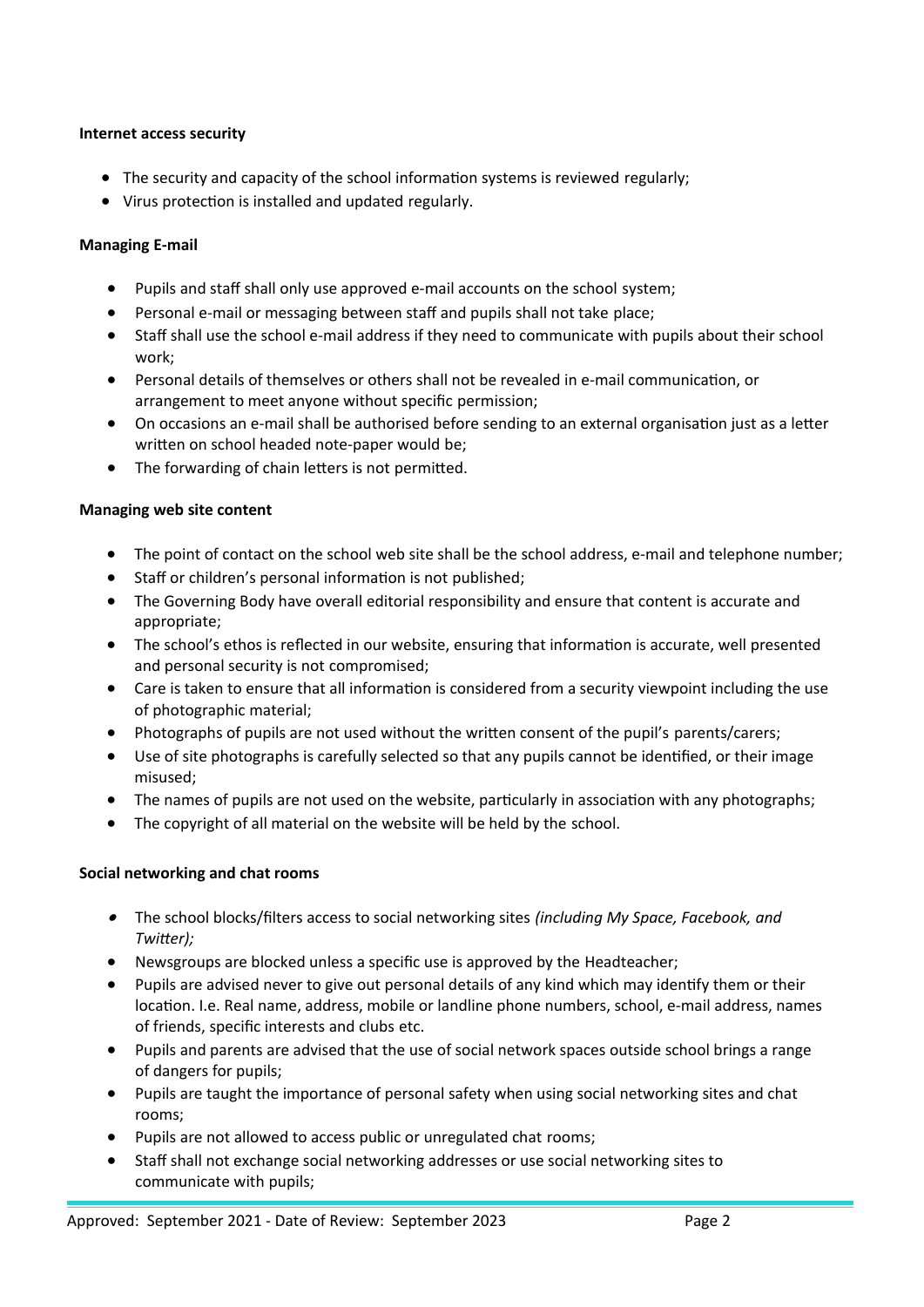Should special circumstances arise where it is felt that communication of a personal nature between a member of staff and a pupil is necessary, the agreement of a member of the SMT shall always be sought first and language used shall always be appropriate and professional.

## **Managing Filtering**

- The school works in partnership with parents/carers; the Local Authority, the DCFS and the Internet Service Provider to ensure systems to protect pupils and staff are reviewed and improved regularly;
- Filtering methods are selected by the school in consultation with its IT partner and with the LA to ensure that they are age and curriculum appropriate;
- Regular checks by Senior Staff is undertaken to ensure that the filtering methods selected are appropriate, effective and reasonable;
- If staff or pupils discover unsuitable sites, the URL and content shall be reported to SMT immediately.

## **Potential risks**

Internet and electronic communications technologies derive huge educational benefits but also carry potential risks. Some of the potential risks are highlighted below:

### **Content**

- Children shall be protected from viewing and/or downloading adult material, violence, racist/hate sites, potential grooming and extremist material;
- Children are made aware of the potential long-term effects of any inappropriate content that they upload themselves, such as photographs, too much personal information or nasty comments about others;
- Children are educated about the need to understand that anyone can publish anything they wish on the Internet, so it may be inaccurate;
- In addition, children are educated about the need to understand about inappropriate use of Internet and respecting copyright issues.

### **Contact**

There are people who will try their utmost to gain access to children to do them harm. The dangers of contact with persons unknown are made clear.

### **Communication**

- Children shall be protected and made aware of the potential dangers of digital communication (i.e. you can never be 100% sure that you know who you are communicating with!);
- Safe use/potential dangers of email use, instant messaging, chat rooms, social networking sites etc. are explored and made clear to pupils;
- The dangers of using digital imaging devices such as cameras and webcams to display images should also be highlighted;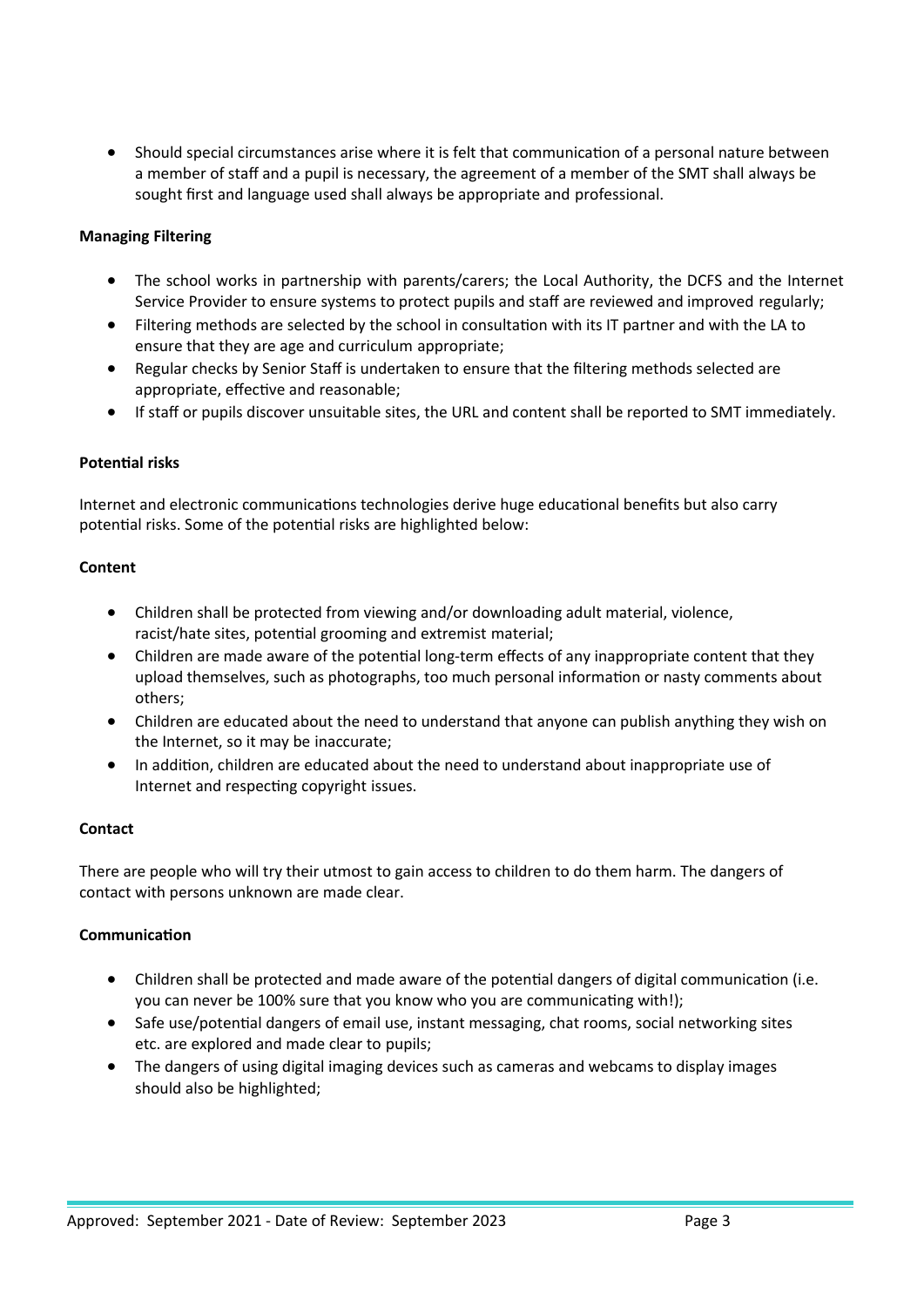## **Culture**

The way that some children use the Internet can lead to depersonalisation (forgetting that in the virtual world, there is a real person) and this can lead to cyber bullying, which can become far more extreme and wide-ranging than 'face to face' bullying.

### **Commerce**

Children shall be protected from and educated about issues surrounding commercial marketing such as spam, phishing etc.

#### **Assessing risks**

Some material available through the Internet is unsuitable for children. The school takes all reasonable precautions to ensure that users access only appropriate material. However, due to the nature of Internet content, it is not possible to guarantee that unsuitable material will never appear on a school computer. The school cannot accept liability for the material accessed, or any consequences of Internet access.

The use of computer systems without permission or for inappropriate purposes could constitute a criminal offence under the Criminal Misuse Act 1990 and will be dealt with accordingly.

Access to any websites involving gambling, games or financial scams is strictly forbidden and shall be dealt with accordingly.

#### **Introducing the e-safety policy to children**

- Children are informed that Internet use is only with adult supervision;
- Pupils are informed that internet use will be closely monitored, and that misuse will be dealt with appropriately;
- Pupils are instructed in responsible and safe use before being allowed access to the Internet;
- Lesson on e-safety and responsible Internet use, covering both school and home use, are taught.

### **Staff and the e-Safety policy**

- All staff are given the school e-Safety policy and its importance explained;
- Staffs are made aware that Internet traffic can be monitored and traced to the individual user. Discretion and professional conduct is essential;
- Staff shall not use personal email or mobile technology to contact students. If contact is necessary school telephone / email account shall be used;
- It is essential that teachers and learning support staff are confident about using the internet in their work and shall be given opportunities to discuss issues and develop appropriate teaching strategies;
- All new staff are given a copy of the policy during their induction.
- Staff development in safe and responsible use of the internet shall be provided as required.

### **Parent/Carers Support**

- Parents/carers are informed of the School's Internet Policy which can be accessed on the school website;
- Parents' attention is drawn to the School e-Safety Policy in newsletters;
- Any issues concerning the internet shall be handled sensitively to inform parents/cares without undue alarm;